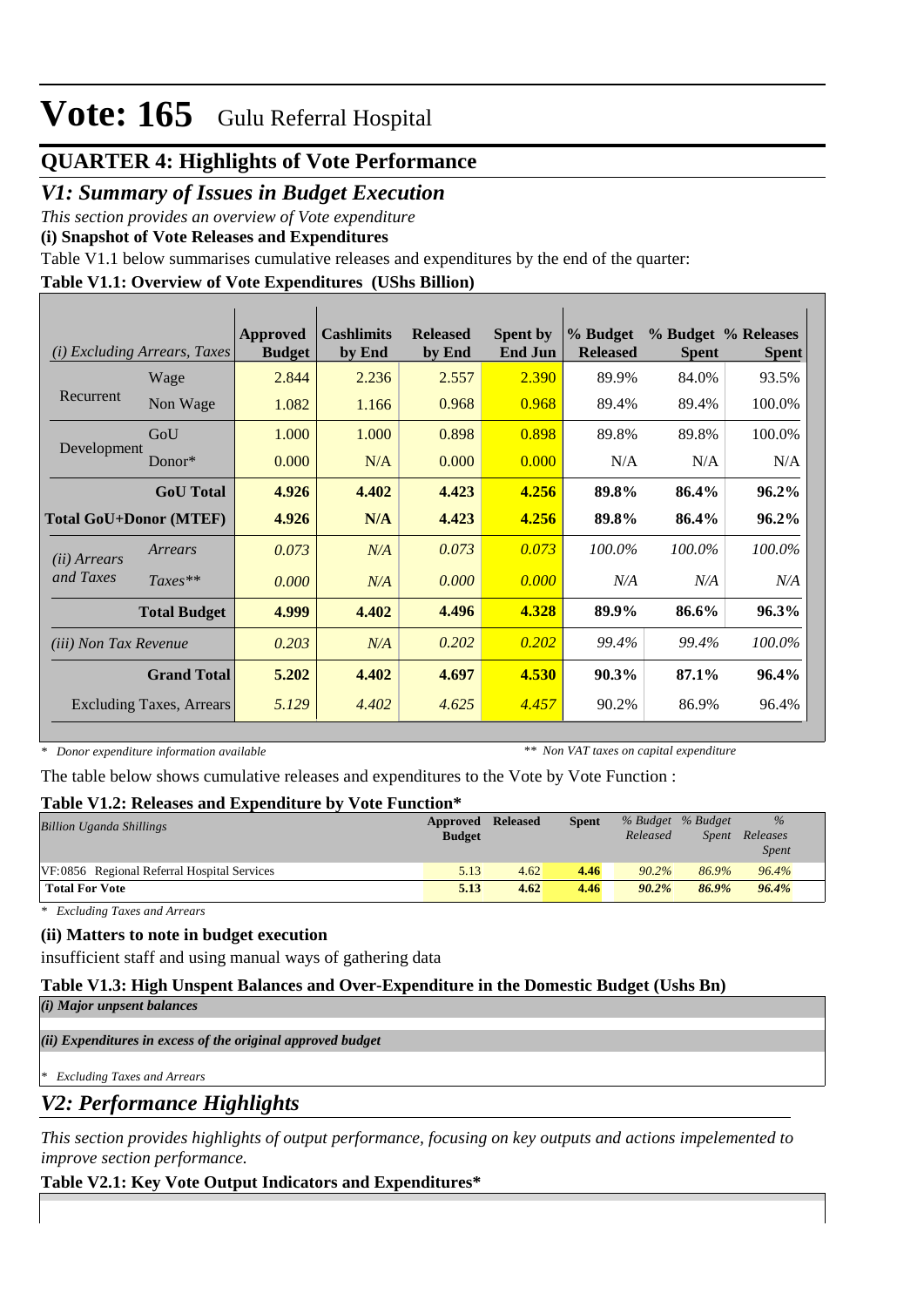## **QUARTER 4: Highlights of Vote Performance**

| Vote, Vote Function<br><b>Key Output</b>                | <b>Approved Budget and</b><br><b>Planned outputs</b>                               |        | <b>Cumulative Expenditure</b><br>and Performance                                                                                                                                                                                                           |        | <b>Status and Reasons for</b><br>any Variation from Plans                                                                                                                            |       |  |  |
|---------------------------------------------------------|------------------------------------------------------------------------------------|--------|------------------------------------------------------------------------------------------------------------------------------------------------------------------------------------------------------------------------------------------------------------|--------|--------------------------------------------------------------------------------------------------------------------------------------------------------------------------------------|-------|--|--|
| Vote Function: 0856 Regional Referral Hospital Services |                                                                                    |        |                                                                                                                                                                                                                                                            |        |                                                                                                                                                                                      |       |  |  |
| <b>Inpatient services</b><br><b>Output: 085601</b>      |                                                                                    |        |                                                                                                                                                                                                                                                            |        |                                                                                                                                                                                      |       |  |  |
| Description of Performance: 18,000 inpatients           | admissions;70% bed occupancy<br>rate and 4 day average stay for<br>inpatients.     |        | 21706 patients admitted by the<br>end of the year, BOR increased<br>to 74% compared to the<br>expected of 70% and the<br>average length of stay stood at<br>4days by the end of q4. Major<br>operation was 1454 far below<br>the minor operations of 9747. |        | As are sult of sensitisation on<br>local radio stations, a number of<br>people have easy access to the<br>hospital.                                                                  |       |  |  |
| Performance Indicators:                                 |                                                                                    |        |                                                                                                                                                                                                                                                            |        |                                                                                                                                                                                      |       |  |  |
| No. of in patients admitted                             |                                                                                    | 18,000 |                                                                                                                                                                                                                                                            | 21706  |                                                                                                                                                                                      |       |  |  |
| Bed occupancy rate                                      |                                                                                    | 70     |                                                                                                                                                                                                                                                            | 74     |                                                                                                                                                                                      |       |  |  |
| (inpatients)                                            |                                                                                    |        |                                                                                                                                                                                                                                                            |        |                                                                                                                                                                                      |       |  |  |
| Average rate of stay for                                |                                                                                    | 4      |                                                                                                                                                                                                                                                            | 4      |                                                                                                                                                                                      |       |  |  |
| inpatients (no. days)<br><b>Output Cost:</b>            | UShs Bn:                                                                           | 3.262  | UShs Bn:                                                                                                                                                                                                                                                   | 2.828  | % Budget Spent:                                                                                                                                                                      | 86.7% |  |  |
| <b>Output: 085602</b>                                   | <b>Outpatient services</b>                                                         |        |                                                                                                                                                                                                                                                            |        |                                                                                                                                                                                      |       |  |  |
| Description of Performance: 170,000 Outpatient's        |                                                                                    |        | The total OPD new attendance                                                                                                                                                                                                                               |        | General outbreak of diseases                                                                                                                                                         |       |  |  |
|                                                         | Attendance, General<br>Outpatients-90,000 Specialized<br>Clinic Attendance, 80,000 |        | was 107737 and re-attendance<br>stood at 71481 by the end of the<br>F/Y. Physiotherapy 3561<br>Occupational therapy 892                                                                                                                                    |        |                                                                                                                                                                                      |       |  |  |
| Performance Indicators:                                 |                                                                                    |        |                                                                                                                                                                                                                                                            |        |                                                                                                                                                                                      |       |  |  |
| No. of specialised<br>outpatients attended to           |                                                                                    | 80,000 |                                                                                                                                                                                                                                                            | 96319  |                                                                                                                                                                                      |       |  |  |
| No. of general outpatients<br>attended to               |                                                                                    | 90,000 |                                                                                                                                                                                                                                                            | 107737 |                                                                                                                                                                                      |       |  |  |
| <b>Output Cost:</b>                                     | UShs Bn:                                                                           | 0.316  | UShs Bn:                                                                                                                                                                                                                                                   | 0.239  | % Budget Spent:                                                                                                                                                                      | 75.5% |  |  |
| <b>Output: 085603</b>                                   |                                                                                    |        | Medicines and health supplies procured and dispensed                                                                                                                                                                                                       |        |                                                                                                                                                                                      |       |  |  |
| Description of Performance: Medicines delivered by NMS  | prescribed and dispensed                                                           |        | 85% of the drugs supplied<br>though the orders were made to<br>100%                                                                                                                                                                                        |        | Non availability of some drugs<br>at NMS                                                                                                                                             |       |  |  |
| Performance Indicators:                                 |                                                                                    |        |                                                                                                                                                                                                                                                            |        |                                                                                                                                                                                      |       |  |  |
| Value of medicines                                      |                                                                                    | 1.5    |                                                                                                                                                                                                                                                            | 0.9    |                                                                                                                                                                                      |       |  |  |
| received/dispensed (Ush bn)                             |                                                                                    |        |                                                                                                                                                                                                                                                            |        |                                                                                                                                                                                      |       |  |  |
| <b>Output Cost:</b>                                     | UShs Bn:                                                                           | 0.008  | UShs Bn:                                                                                                                                                                                                                                                   | 0.007  | % Budget Spent:                                                                                                                                                                      | 90.0% |  |  |
| <b>Output: 085604</b>                                   | <b>Diagnostic services</b>                                                         |        |                                                                                                                                                                                                                                                            |        |                                                                                                                                                                                      |       |  |  |
| Description of Performance:                             | 40,000 lab tests, 3,000 xray<br>ultra sound imagings 3900                          |        | plan of 40000, x-ray stood at<br>299 and 4826 for ultrasound                                                                                                                                                                                               |        | Labtests was 139398 against the The figure for X-ray services is<br>very low because X-ray<br>Machine worked for only a<br>period of one Month in the all<br>of last Financial Year. |       |  |  |
| Performance Indicators:                                 |                                                                                    |        |                                                                                                                                                                                                                                                            |        |                                                                                                                                                                                      |       |  |  |
| Patient xrays (imaging)                                 |                                                                                    | 3,900  |                                                                                                                                                                                                                                                            | 299    |                                                                                                                                                                                      |       |  |  |
| No. of labs/tests                                       |                                                                                    | 40,000 |                                                                                                                                                                                                                                                            | 139398 |                                                                                                                                                                                      |       |  |  |
| <b>Output Cost:</b>                                     | UShs Bn:                                                                           | 0.042  | UShs Bn:                                                                                                                                                                                                                                                   | 0.039  | % Budget Spent:                                                                                                                                                                      | 91.2% |  |  |
| <b>Output: 085605</b>                                   | <b>Hospital Management and support services</b>                                    |        |                                                                                                                                                                                                                                                            |        |                                                                                                                                                                                      |       |  |  |
| Description of Performance:                             |                                                                                    |        | Though the hospital planned to<br>have a board meeting, non was<br>held due to there being no board<br>members because the their term<br>had expired. Claening, transport                                                                                  |        | The term of the board members<br>expired                                                                                                                                             |       |  |  |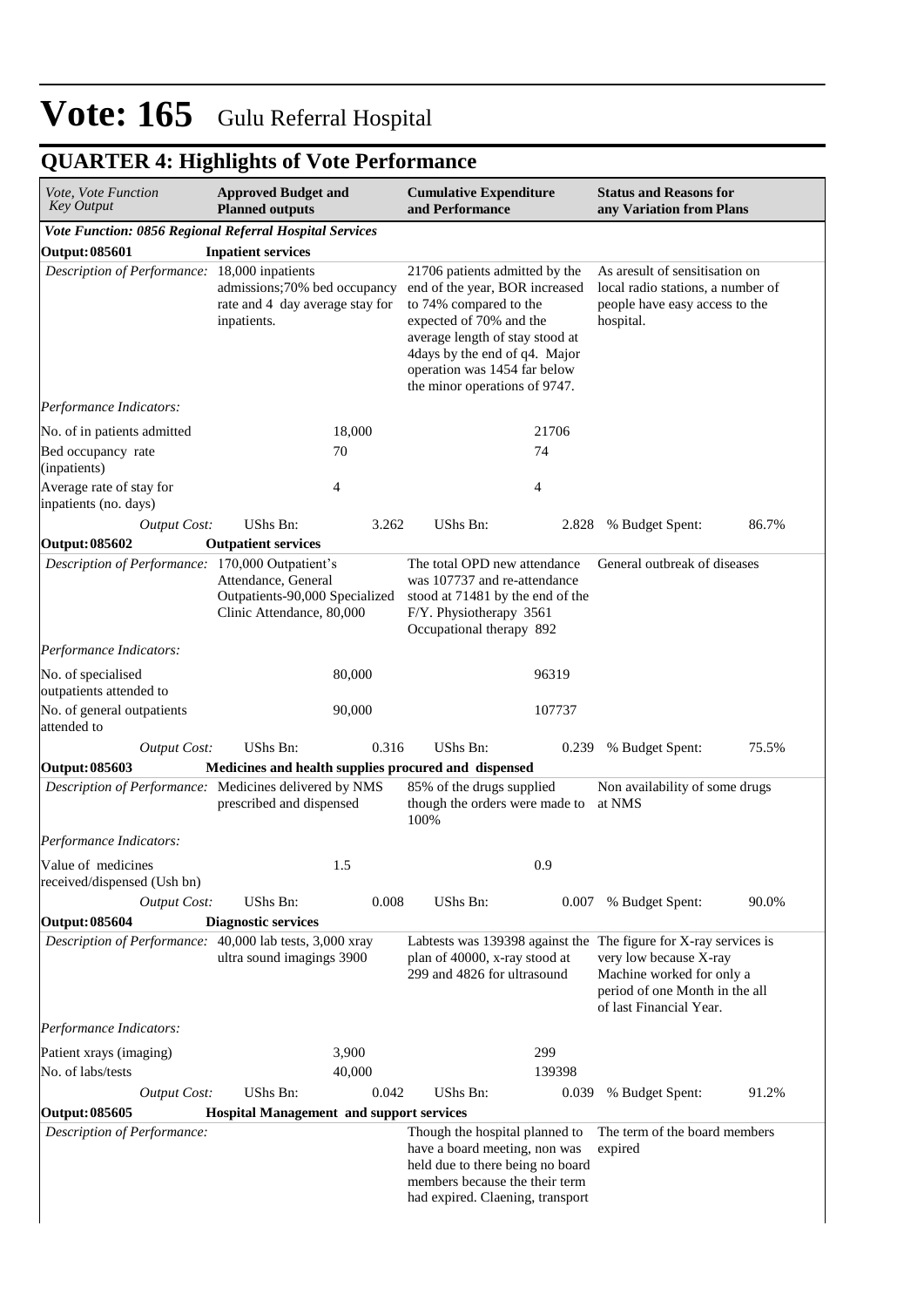## **QUARTER 4: Highlights of Vote Performance**

| Vote, Vote Function<br><b>Key Output</b>                                       | <b>Approved Budget and</b><br><b>Planned outputs</b>                                                                                               |       | <b>Cumulative Expenditure</b><br>and Performance                                                                                                                                                                                                                                                                                                  |                  | <b>Status and Reasons for</b><br>any Variation from Plans |       |  |
|--------------------------------------------------------------------------------|----------------------------------------------------------------------------------------------------------------------------------------------------|-------|---------------------------------------------------------------------------------------------------------------------------------------------------------------------------------------------------------------------------------------------------------------------------------------------------------------------------------------------------|------------------|-----------------------------------------------------------|-------|--|
|                                                                                |                                                                                                                                                    |       | vailablilty was done by the end<br>of the quarter, utility bills were<br>paid and now the hospital holds<br>management meetings every                                                                                                                                                                                                             |                  |                                                           |       |  |
| <b>Output Cost:</b>                                                            | UShs Bn:                                                                                                                                           | 0.457 | UShs Bn:                                                                                                                                                                                                                                                                                                                                          | 0.405            | % Budget Spent:                                           | 88.7% |  |
| <b>Output: 085606</b>                                                          | <b>Prevention and rehabilitation services</b>                                                                                                      |       |                                                                                                                                                                                                                                                                                                                                                   |                  |                                                           |       |  |
| Description of Performance: 16,000 antenatal cases, 40,000                     | immunised, 3,876 people<br>receiving family planning<br>services                                                                                   |       | The No. of ANC attendances<br>including re-attendance<br>was10169<br>No. of persons received<br>Family Planning during the year<br>was 9542 compared to the<br>budget of 2,000 on the other<br>hand, PMTCT was 208<br>compared to 400 and HCT<br>stood at 19555. immunisation<br>by the end of q4 stood at 24777<br>compared to the plan of 40000 |                  | This could be as are sult of<br>inaccurate estimates      |       |  |
| Performance Indicators:                                                        |                                                                                                                                                    |       |                                                                                                                                                                                                                                                                                                                                                   |                  |                                                           |       |  |
| No. of people receiving<br>family planning services                            | 3,876                                                                                                                                              |       |                                                                                                                                                                                                                                                                                                                                                   | 9542             |                                                           |       |  |
| No. of people immunised                                                        | 40,000                                                                                                                                             |       |                                                                                                                                                                                                                                                                                                                                                   | 24777            |                                                           |       |  |
| No. of antenatal cases                                                         | 16,000                                                                                                                                             |       |                                                                                                                                                                                                                                                                                                                                                   | 10169            |                                                           |       |  |
| <b>Output Cost:</b>                                                            | UShs Bn:                                                                                                                                           | 0.035 | UShs Bn:                                                                                                                                                                                                                                                                                                                                          | 0.034            | % Budget Spent:                                           | 99.2% |  |
| Output: 085680                                                                 | <b>Hospital Construction/rehabilitation</b>                                                                                                        |       |                                                                                                                                                                                                                                                                                                                                                   |                  |                                                           |       |  |
| Description of Performance: n/a                                                |                                                                                                                                                    |       | N/A                                                                                                                                                                                                                                                                                                                                               |                  | N/A                                                       |       |  |
| Performance Indicators:                                                        |                                                                                                                                                    |       |                                                                                                                                                                                                                                                                                                                                                   |                  |                                                           |       |  |
| No.<br>reconstructed/rehabilitated<br>general wards                            | $\boldsymbol{0}$                                                                                                                                   |       |                                                                                                                                                                                                                                                                                                                                                   | $\boldsymbol{0}$ |                                                           |       |  |
| No. of hospitals benefiting<br>from the rennovation of<br>existing facilities. | $\boldsymbol{0}$                                                                                                                                   |       |                                                                                                                                                                                                                                                                                                                                                   | $\boldsymbol{0}$ |                                                           |       |  |
| <b>Output Cost:</b>                                                            | UShs Bn:                                                                                                                                           | 0.040 | UShs Bn:                                                                                                                                                                                                                                                                                                                                          | 0.013            | % Budget Spent:                                           | 32.5% |  |
| Output: 085681                                                                 | <b>Staff houses construction and rehabilitation</b>                                                                                                |       |                                                                                                                                                                                                                                                                                                                                                   |                  |                                                           |       |  |
| Description of Performance: Contribution to phase 1                            | construction of 54 units of staff and pillars elected for casting<br>houses to accommodate staff of second slab of the first floar<br>the hospital |       | Foundation, first slab completed N/A                                                                                                                                                                                                                                                                                                              |                  |                                                           |       |  |
| Performance Indicators:                                                        |                                                                                                                                                    |       |                                                                                                                                                                                                                                                                                                                                                   |                  |                                                           |       |  |
| No. of staff houses<br>constructed/rehabilitated                               | 54                                                                                                                                                 |       |                                                                                                                                                                                                                                                                                                                                                   | $\boldsymbol{0}$ |                                                           |       |  |
| <b>Output Cost:</b>                                                            | UShs Bn:                                                                                                                                           | 0.960 | UShs Bn:                                                                                                                                                                                                                                                                                                                                          | 0.885            | % Budget Spent:                                           | 92.2% |  |
| <b>Vote Function Cost</b>                                                      | <b>UShs Bn:</b>                                                                                                                                    |       | 5.129 UShs Bn:                                                                                                                                                                                                                                                                                                                                    |                  | 4.457 % Budget Spent:                                     | 86.9% |  |
| <b>Cost of Vote Services:</b>                                                  | UShs Bn:                                                                                                                                           |       | 5.129 UShs Bn:                                                                                                                                                                                                                                                                                                                                    |                  | 4.457 % Budget Spent:                                     | 86.9% |  |

*\* Excluding Taxes and Arrears*

Data collection is still manual hence inacuracies and delay in submission of reports

#### **Table V2.2: Implementing Actions to Improve Vote Performance**

| <b>Planned Actions:</b>                                  | <b>Actual Actions:</b> | <b>Reasons for Variation</b> |  |  |  |  |  |
|----------------------------------------------------------|------------------------|------------------------------|--|--|--|--|--|
| Vote: 165 Gulu Referral Hospital                         |                        |                              |  |  |  |  |  |
| Vote Function: 08 56 Regional Referral Hospital Services |                        |                              |  |  |  |  |  |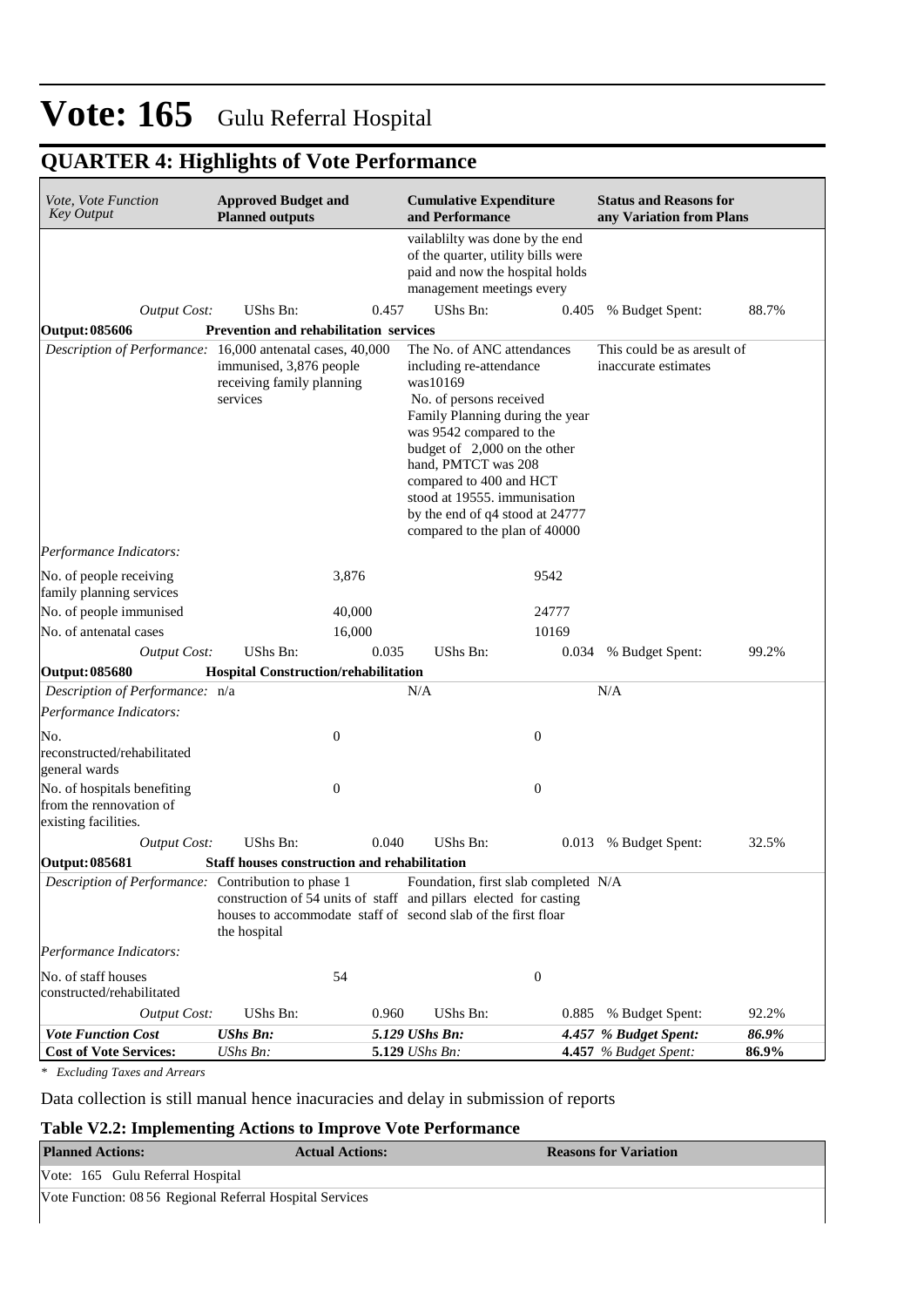## **QUARTER 4: Highlights of Vote Performance**

| <b>Planned Actions:</b>                                                                                                                                                                                                    | <b>Actual Actions:</b>                                                                          | <b>Reasons for Variation</b>                                   |  |  |  |  |  |  |  |
|----------------------------------------------------------------------------------------------------------------------------------------------------------------------------------------------------------------------------|-------------------------------------------------------------------------------------------------|----------------------------------------------------------------|--|--|--|--|--|--|--|
| To start on a 54 unit 3 storey staff block to Pillars now elected for casting slab<br>accommodate junior staff and interns                                                                                                 |                                                                                                 | project on course                                              |  |  |  |  |  |  |  |
| Vote: 165 Gulu Referral Hospital                                                                                                                                                                                           |                                                                                                 |                                                                |  |  |  |  |  |  |  |
| Vote Function: 08 56 Regional Referral Hospital Services                                                                                                                                                                   |                                                                                                 |                                                                |  |  |  |  |  |  |  |
| To have regular servicing and repair of<br>equipment to avoid beakdowns and to<br>enhance user training. More funding is<br>required to achieve this                                                                       | Inventory of all medical equipment and<br>their condition done                                  | insufficient funds to repair all the<br>repairable equipments. |  |  |  |  |  |  |  |
| Ensure rational use of available medicines<br>by having proper prescriptions, avoiding<br>wastage and expiries. Make medicines and<br>therapeutic committee more active. Ensure<br>correct and timely orders for medicines | therapeutic committee now giving<br>weekly reports in the management<br>meeting every Wednesday | continued non delivery of essential<br>medicine by NMS         |  |  |  |  |  |  |  |

## *V3: Details of Releases and Expenditure*

*This section provides a comprehensive summary of the outputs delivered by the Vote and further details of Vote expenditures by Vote Function and Expenditure Item.*

### **Table V3.1: GoU Releases and Expenditure by Output\***

| Approved<br><b>Billion Uganda Shillings</b>                 |               | <b>Released</b> | <b>Spent</b> | $%$ GoU       | $%$ GoU       | $%$ GoU      |
|-------------------------------------------------------------|---------------|-----------------|--------------|---------------|---------------|--------------|
|                                                             | <b>Budget</b> |                 |              | <b>Budget</b> | <b>Budget</b> | Releases     |
|                                                             |               |                 |              | Released      | Spent         | <i>Spent</i> |
| VF:0856 Regional Referral Hospital Services                 | 4.93          | 4.42            | 4.26         | 89.8%         | 86.4%         | $96.2\%$     |
| Class: Outputs Provided                                     | 3.93          | 3.53            | 3.36         | 89.8%         | 85.5%         | 95.3%        |
| 085601 Inpatient services                                   | 3.11          | 2.79            | 2.63         | 89.8%         | 84.4%         | 94.0%        |
| 085602 Outpatient services                                  | 0.26          | 0.24            | 0.24         | 90.8%         | 90.8%         | $100.0\%$    |
| 085603 Medicines and health supplies procured and dispensed | 0.01          | 0.01            | 0.01         | 90.0%         | $90.0\%$      | 100.0%       |
| 085604 Diagnostic services                                  | 0.04          | 0.04            | 0.04         | 91.2%         | 91.2%         | $100.0\%$    |
| 085605 Hospital Management and support services             | 0.46          | 0.41            | 0.41         | 88.7%         | 88.7%         | $100.0\%$    |
| 085606 Prevention and rehabilitation services               | 0.03          | 0.03            | 0.03         | 99.2%         | 99.2%         | $100.0\%$    |
| 085607 Immunisation Services                                | 0.01          | 0.01            | 0.01         | 77.2%         | 77.2%         | $100.0\%$    |
| Class: Capital Purchases                                    | 1.00          | 0.90            | 0.90         | 89.8%         | 89.8%         | $100.0\%$    |
| 085680 Hospital Construction/rehabilitation                 | 0.04          | 0.01            | 0.01         | 32.5%         | 32.5%         | $100.0\%$    |
| 085681 Staff houses construction and rehabilitation         | 0.96          | 0.88            | 0.88         | 92.2%         | 92.2%         | 100.0%       |
| <b>Total For Vote</b>                                       | 4.93          | 4.42            | 4.26         | 89.8%         | 86.4%         | 96.2%        |

*\* Excluding Taxes and Arrears*

### **Table V3.2: 2014/15 GoU Expenditure by Item**

| <b>Billion Uganda Shillings</b>                          | Approved<br><b>Budget</b> | <b>Releases</b> | Expend-<br>iture | % Budged<br><b>Released</b> | % Budget<br><b>Spent</b> | %Releases<br><b>Spent</b> |
|----------------------------------------------------------|---------------------------|-----------------|------------------|-----------------------------|--------------------------|---------------------------|
| <b>Output Class: Outputs Provided</b>                    | 3.93                      | 3.53            | 3.36             | 89.8%                       | 85.5%                    | 95.3%                     |
| 211101 General Staff Salaries                            | 2.84                      | 2.56            | 2.39             | 89.9%                       | 84.0%                    | 93.5%                     |
| 211103 Allowances                                        | 0.05                      | 0.05            | 0.05             | 107.1%                      | 107.1%                   | 100.0%                    |
| 213001 Medical expenses (To employees)                   | 0.01                      | 0.01            | 0.01             | 100.0%                      | 100.0%                   | 100.0%                    |
| 213002 Incapacity, death benefits and funeral expenses   | 0.00                      | 0.00            | 0.00             | 69.6%                       | 69.6%                    | 100.0%                    |
| 221001 Advertising and Public Relations                  | 0.01                      | 0.00            | 0.00             | 67.9%                       | 67.9%                    | 100.0%                    |
| 221002 Workshops and Seminars                            | 0.02                      | 0.02            | 0.02             | 96.7%                       | 96.7%                    | 100.0%                    |
| 221003 Staff Training                                    | 0.02                      | 0.02            | 0.02             | 72.0%                       | 72.0%                    | 100.0%                    |
| 221007 Books, Periodicals & Newspapers                   | 0.00                      | 0.00            | 0.00             | 100.0%                      | 100.0%                   | 100.0%                    |
| 221008 Computer supplies and Information Technology (IT) | 0.01                      | 0.01            | 0.01             | 100.0%                      | 100.0%                   | 100.0%                    |
| 221009 Welfare and Entertainment                         | 0.01                      | 0.01            | 0.01             | 114.9%                      | 114.9%                   | 100.0%                    |
| 221010 Special Meals and Drinks                          | 0.03                      | 0.03            | 0.03             | 102.1%                      | 102.1%                   | 100.0%                    |
| 221011 Printing, Stationery, Photocopying and Binding    | 0.03                      | 0.03            | 0.03             | 86.2%                       | 86.2%                    | 100.0%                    |
| 221012 Small Office Equipment                            | 0.00                      | 0.00            | 0.00             | 93.9%                       | 93.9%                    | 100.0%                    |
| 221014 Bank Charges and other Bank related costs         | 0.01                      | 0.01            | 0.01             | 93.2%                       | 93.2%                    | 100.0%                    |
| 221017 Subscriptions                                     | 0.00                      | 0.00            | 0.00             | 90.6%                       | 90.6%                    | 100.0%                    |